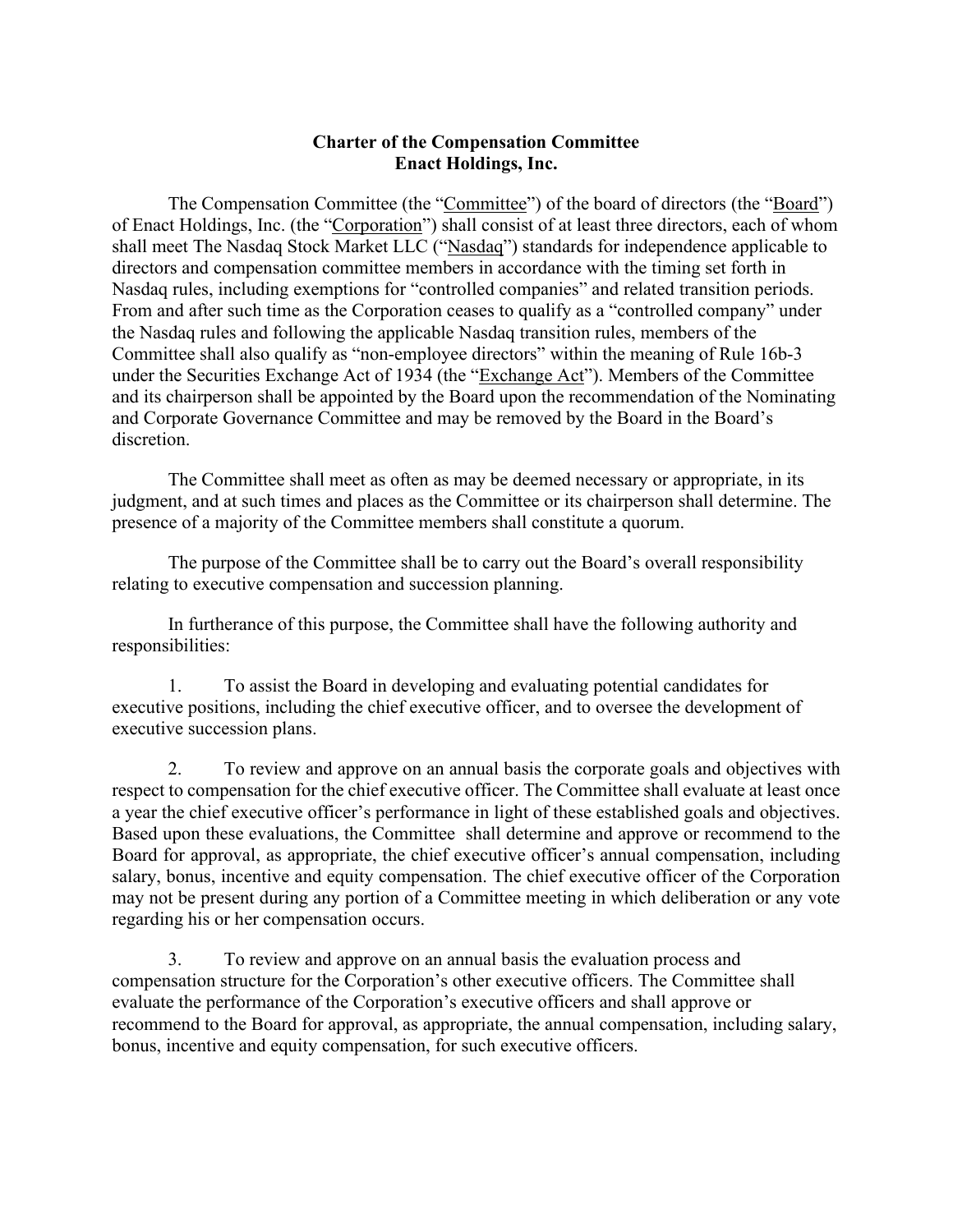4. To review on an annual basis the form and amount of compensation of directors for service on the Board and its committees and recommend changes in compensation to the Board as appropriate.

5. To review the Corporation's variable incentive compensation and other stockbased plans, if any, and recommend changes in such plans to the Board as needed. From and after such time as the Corporation ceases to be a controlled company, the Committee shall have and shall exercise all the authority of the Board with respect to the administration of such plans.

6. To review and approve or recommend to the Board employment and severance arrangements for executive officers, including employment agreements and change-in-control provisions, plans or agreements.

7. To regularly review and assess the structure and composition of the leadership of the Corporation, including review of the results of organization and leadership reviews.

8. To (i) annually review and discuss with management the Corporation's Compensation Discussion and Analysis (the "CD&A"), and, based on such review and discussion, recommend to the Board that the CD&A be included in the Corporation's annual report on Form 10-K and annual proxy statement, and (ii) produce the compensation committee report as required by the SEC to be included in the Corporation's annual report on Form 10-K and proxy statement.

9. To assess the results of the Corporation's most recent advisory vote on executive compensation ("say-on-pay votes") and to recommend the frequency of say-on-pay votes to the Board when required under the SEC rules.

10. To oversee the assessment of the risks related to the Corporation's compensation policies and programs applicable to officers and employees, including, but not limited to, adoption and periodic review of a remuneration policy to ensure that the Corporation's compensation programs are consistent with appropriate risk management practices.

11. To determine whether the work of any compensation consultant who had any role in determining or recommending the amount or form of executive or director compensation raised any conflict of interest, giving consideration to the Committee adviser independence factors identified below.

12. To discharge such other responsibilities as the Board may from time to time assign to the Committee.

The Committee shall have the authority to delegate any of its responsibilities to subcommittees as the Committee may deem appropriate in its sole discretion.

Notwithstanding anything herein to the contrary, until such time as the Committee is comprised solely of members who qualify as "non-employee directors" within the meaning of Rule 16b-3 under the Exchange Act, the Board shall retain the authority to approve grants of stock-based awards under the Corporation's stock-based plans that are granted to officers who are subject to the reporting obligations of Section 16 of the Exchange Act and to members of the